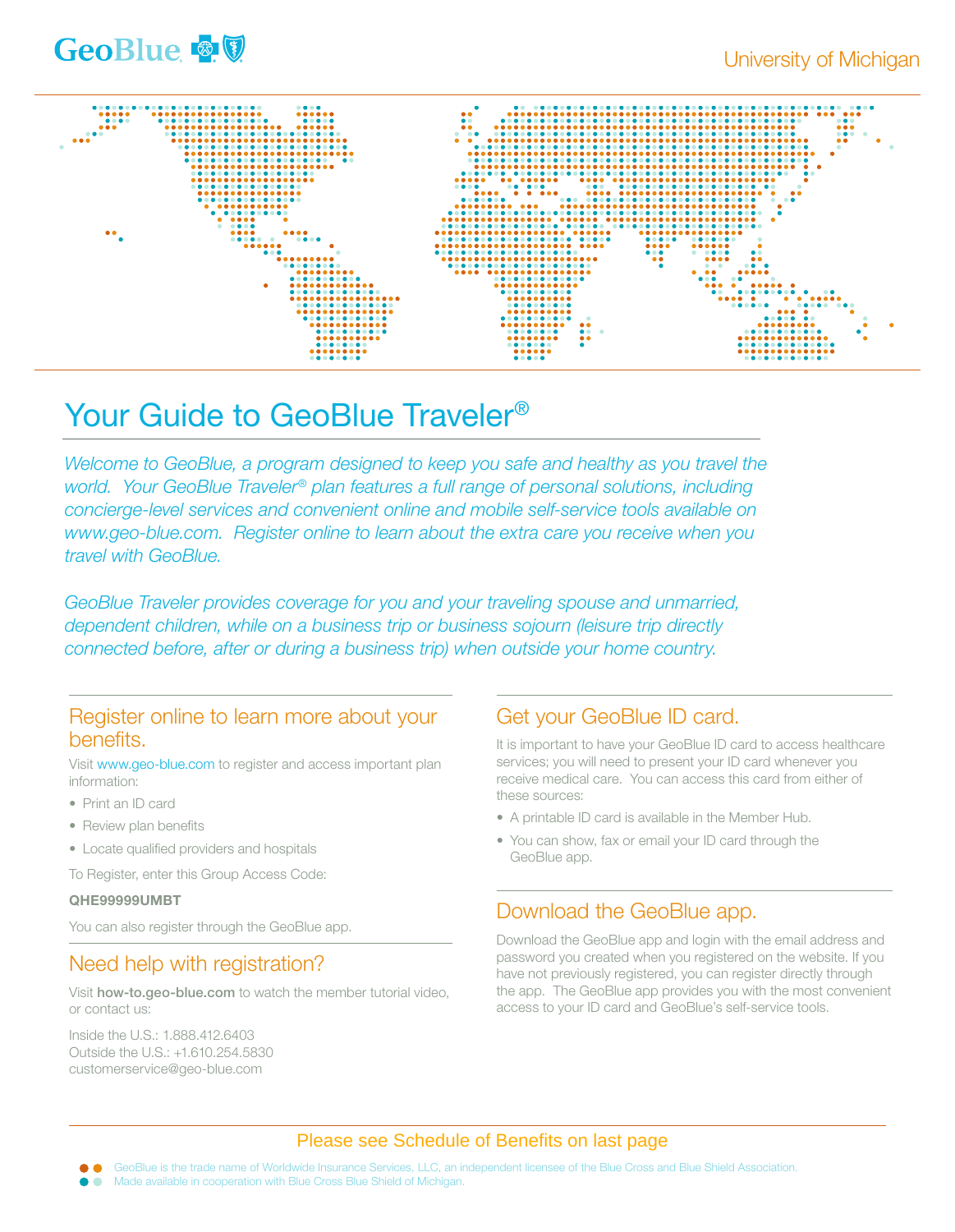# Visit the Member Hub on www.geo-blue.com or download the GeoBlue app to access tools and services for navigating risks and finding the best care options.

#### Locate a doctor or facility outside the  $U.S^*$

To find a contracted doctor or facility, visit the "Find International Doctors and Hospitals" section in the Member Hub on www.geo-blue.com or in the GeoBlue member app. Review detailed profiles of contracted doctors to find the best match and then locate the office. In order to avoid paying upfront for your medical care and having to submit a claim for reimbursement, schedule your appointment through GeoBlue using one of these methods:

- Select "Schedule an appointment with this Provider" in the Member Hub or through the GeoBlue app.
- Contact GeoBlue to request an appointment: +1.610.254.8771 or globalhealth@geo-blue.com.

Outside of the U.S. you are free to see any provider you choose without a reduction of benefits.

Arrange Direct Pay outside the U.S.\*

If you make your own appointment, contact GeoBlue (with as much notice as possible) to provide the doctor's office with the information required to arrange Direct Pay. This is necessary when scheduling follow-up appointments as well. In many countries providers require payment at the time of the visit unless Direct Pay has been arranged.

Contact us to arrange for Direct Pay:

- Call Collect: +1.610.254.8771
- Toll Free Inside the U.S.: 1.800.257.4823
- globalhealth@geo-blue.com

#### Request Informed Choice consultation.

Understand your local, regional or international treatment options for serious unexpected medical problems outside the U.S. Then let GeoBlue help you put a plan into action.

### Check your symptoms.\*\*

Translate symptoms into action with this authoritative triage tool. You can decide to seek treatment in an emergency room, schedule a doctor visit or employ home remedies.

## Translate medical terms.

Convert symptoms, diagnoses and treatment plans into the twelve most common languages.

#### Translate medications.

Find country-specific equivalents for prescriptions and over-the-counter medications.

## Understand health and security risks.

Receive daily alerts detailing the latest security and health issues in your destination. Dig into country or city-level profiles on crime, terrorism and natural disasters.



\*Certain limitations and exclusions apply to your coverage under this plan and may affect your coverage. Your Certificate of Insurance is on file with your Human Resources Department and in the Member Hub on www.geo-blue.com.

\*\* Available on geo-blue.com only.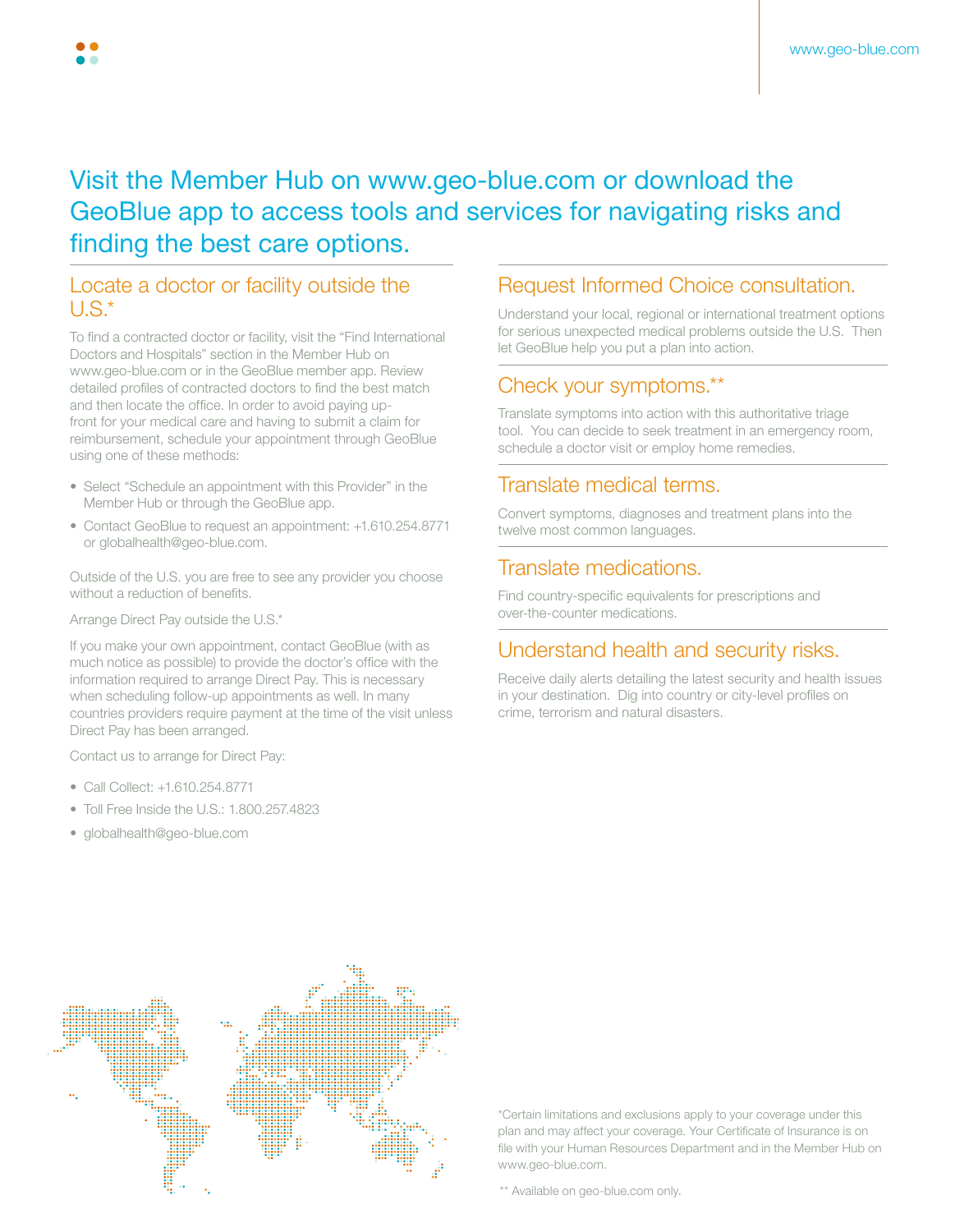

# Submit your Claim

#### Submit a claim via email, fax or postal mail, using a claim form available in the Member Hub on www.geo-blue.com.

Email: claims@geo-blue.com Fax: +1.610.482.9623 Postal Mail: GeoBlue, Attn: Claims, One Radnor Corporate Center, Suite 100, Radnor, PA 19087

If a physician, ambulance company or other provider sends their bill directly to you, or you pay the medical provider at the time of service, you will need to complete and submit a Claim Form. The Claim Form was developed for you to notify us of any covered health services for which we have not already been billed.

#### Please read the following instructions about how to report health care services. Following these instructions will expedite the payment of your claim.

- 1. Complete and sign the claim form each time you are seen for a new Sickness or Injury. Answer all questions, even if the answer is "none" or "N/A." Be certain that the name on the bill you are submitting is the same as that which is indicated on your ID card. If not, please enclose a short note of explanation.
- 2. Attach the provider bill/documentation to the claim form and follow the instructions on the back of the form for submission to GeoBlue.
	- Bills must be itemized: Canceled checks, cash register receipts and non-itemized "balance due" statements cannot be processed.
	- Each itemized bill must include: name and address of provider (doctor, hospital, laboratory, ambulance service, etc.), name of patient, date(s) of service, amount charged for each service, total charge, diagnosis or reason for treatment.
	- Outpatient Prescription Drugs: duplicate pharmacy generated receipts (not register tape) must include Rx number; date filled, medication name, form, strength and quantity. (NOTE: All prescription drug charges will be reimbursed to the insured person only.)

3. Additional Information

- If submitting expenses for more than one family member, please use a SEPARATE claim form for each person.
- All claims should be filed with our office within the six (6) month period from the date of the incurred expense.
- If you have questions regarding the completion of this claim form, please contact Customer Service.

GeoBlue's goal is to process your claim within 2 to 4 weeks of receipt. Submitting an incomplete form will result in delays in the payment of your claim.

## Contact Information

For questions about your medical plan: Toll free within the U.S.: 1.888.412.6403 Outside the U.S.: +1.610.254.5830 customerservice@geo-blue.com



For medical assistance (including Direct Pay outside the U.S.):

Toll free within the U.S.: 1.800.257.4823 Collect Calls Accepted: +1.610.254.8771 globalhealth@geo-blue.com



One Radnor Corporate Center Suite 100, Radnor PA 19087

1.888.412.6403 1.610.254.5830

©2014 GeoBlue